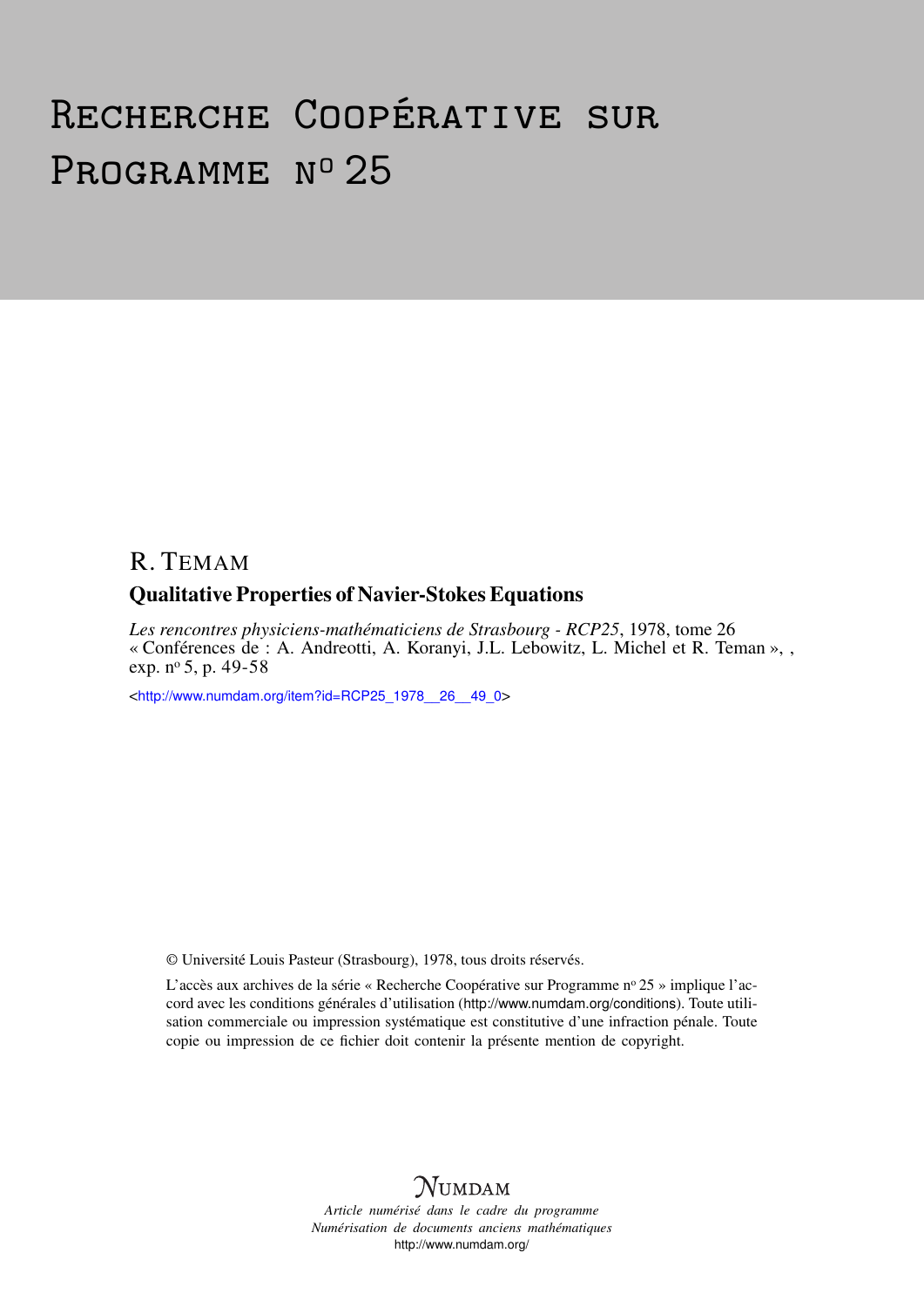**Communication at the International Symposium on Partial Differential Equations and Continuurn Mechanic, Rio de Janeiro, August 1977,** 

**Proceedings edited by L.A. MEDEIROS, NOrth Holland Publishers** 

QUALITATIVE PROPERTIES OF NAVIER-STOKES EQUATIONS

R. TEMAM

Département de Mathématiques Université de Paris Sud **91^05** - Orsay, France

The purpose of this lecture is to present some new propcrties of the set of stoady-state solutions to the Navier-Stokes equations of a viscous incompressible fluid.

It is known that for small Reynolds numbers, if a steady excitation is applied to the fluid then there is a unique stable stoady state which actually appears for t large  $(t \rightarrow \infty)$ . If the Reynold's number increases, then it is conjecturod and experimentally well-known **(cf.** B.T. Benjamin [l**,2],** D. Joseph **[7])** that new steady states appear some being stable and some being uns table. As far as **we** know, very little has been proved concorning the set of ail stationary solutions of the equations. In joint works with C. Foias (cf [4] [5] [6]) the author has attempted to find some qualitative informations on this set, and we are going to summarize the main results of  $[5][6]$ .

Section **1** contains the description of Navier-Stokes équations and their functional sotting. Section **2** contains the description of the results. The plan is the folloving:

- **1.** Stoady-state Navier-Stokes Equations.
- 2. Properties of  $S(f,\varphi,v)$ 
	- **2.1** General propcrties

**- 49 -**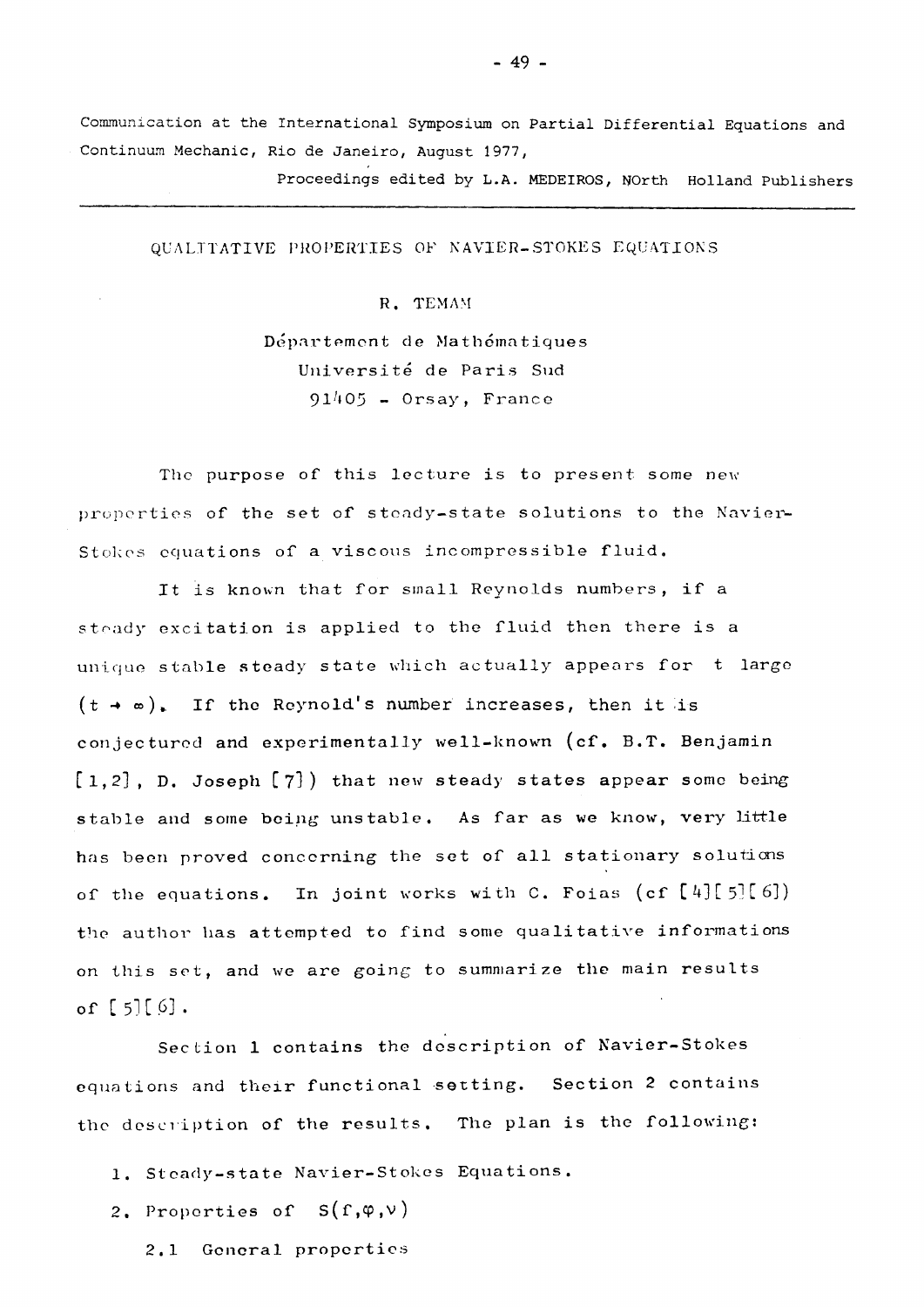2.2 Generic properties

**2.3** Gcncric bifurcation.

## **1**. Stoady-State Navier-Stokes équations.

Soient  $\Omega$  be the domain filled by the fluid,  $\Omega \subset \mathbb{R}^{\ell}$ ,  $t = 2$  or 3. We assume that  $\Omega$  is bounded with a smooth boundary  $\Gamma$ .

Let  $u(x) = (u_1(x), \ldots, u_k(x))$ , and  $p(x)$  be the velocity of the particle of fluid at point  $x$  and the pressure at  $x \in (x \in \Omega)$ ; then u and p satisfy the équations

 $(1.1)$   $-\nu \Delta u + (u \cdot \nabla) u + \nabla p = f$  in  $\Omega$ ,

 $(1.2)$   $\nabla u = 0$  in  $\Omega$ ,

$$
(1.3) \t\t u = \varphi \t on \t \Gamma,
$$

where  $f$  represents volumic forces,  $\varphi$  is the given velocity of  $\Gamma$  which is assumed to be materialized and solid,  $v = Re^{-1}$ is the inverse of a Reynolds number. For f,  $\varphi$ ,  $\vee$  (and  $\Omega$ ) given, the problem is to find u and p satisfying  $(1.1)$ - $(1.3)$ .

In the functional setting of the equation, it is usual to introduce the space  $\mathbb{L}^2(\Omega) = L^2(\Omega)$ <sup>t</sup> and to consider the orthogonal décomposition of L (Ω) (cf **0**,A. Ladyzhenskaya **C 8]** or R. Temam [ **1^1 ) ;** 

$$
\mathbb{L}^{2}(\Omega) = \mathbb{H} \oplus G,
$$
  
\n
$$
G = \{ \nabla P \mid P \in L^{2}(\Omega), \frac{\partial P}{\partial x_{i}} \in L^{2}(\Omega), \quad 1 \leq i \leq \ell \}
$$
  
\n
$$
\mathbb{H} = \{ u \in L^{2}(\Omega) \mid \nabla u = 0, \quad u \cdot \nu \big|_{\Gamma} = 0 \},
$$

with  $v$  the unit outward normal vector on  $\Gamma$ . We denote by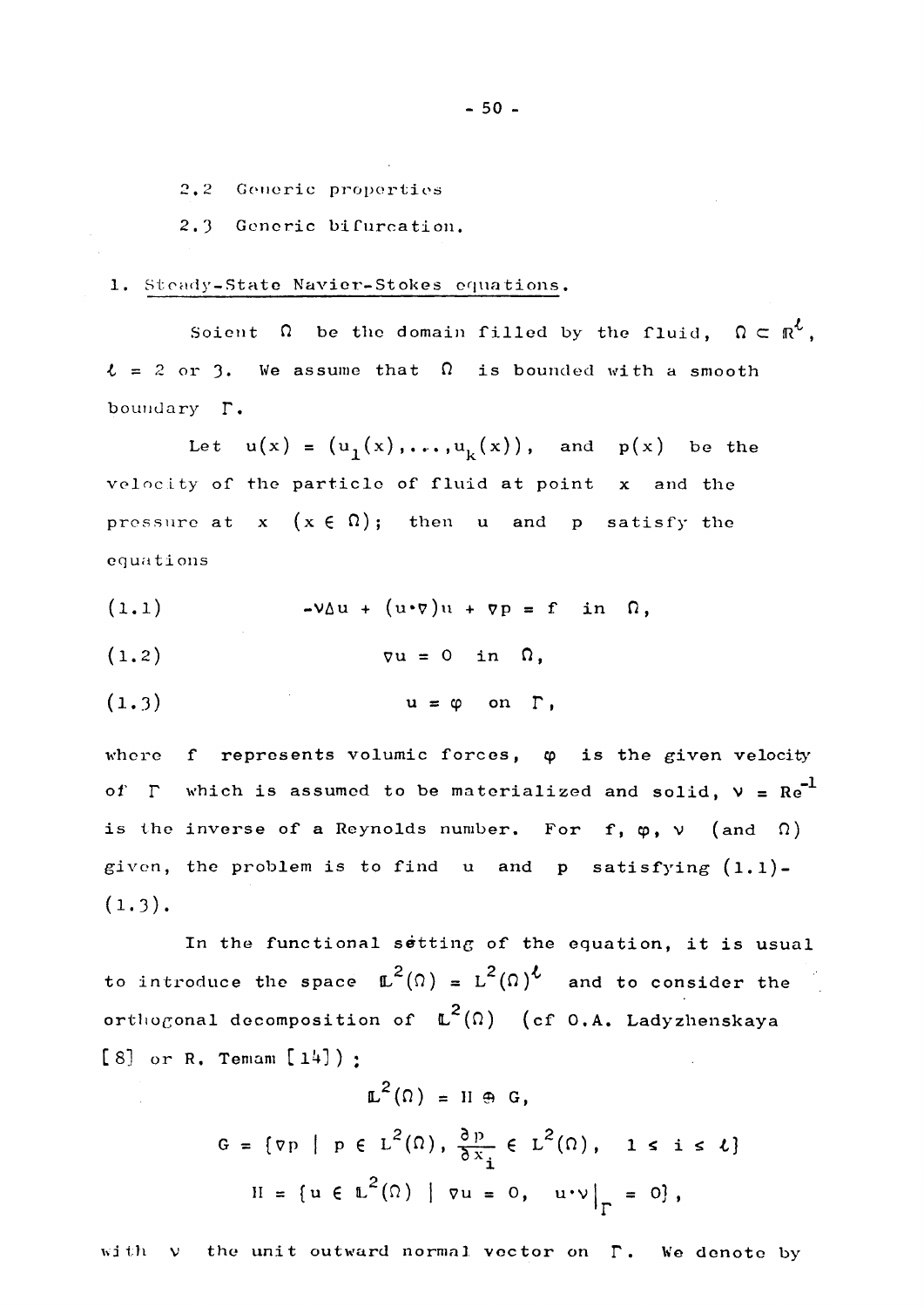the projection in  $\mathbb{L}^2(\Omega)$  onto H.  $P$ 

If u and p satisfy  $(1,1)-(1,3)$  and are sufficiently regular, then u clearly satisfies  $\mathcal{L}^{\text{max}}_{\text{max}}$  and  $\mathcal{L}^{\text{max}}_{\text{max}}$ 

$$
(1.4) \tP(-\nu \Delta u + (u \cdot \nabla) u) = f \tin \Omega,
$$

assuming that  $Pf = f$ , which is always possible and amounts to modifying p. Conversely it is classical (cf [8]) that if u satisfies  $(1,4)$  together with  $(1,2)$  and  $(1,3)$ , then there exists a scalar function  $p$  such that  $u$ ,  $p$  satisfy  $(1.1)$ - $(1.3)$ . Therefore the equations  $(1.2)-(1.4)$  for u are equivalent to the original problem.

Now we write  $u = \bar{u} + \bar{\phi}$  where  $\bar{\phi}$  is some extension of the function  $\varphi$  inside  $\Omega$ . It is convenient to define  $\Phi$  =  $\Lambda \varphi$  as the solution of the nonhomogeneous Stokes problem

(1.5) 
$$
\begin{cases}\n-\Delta \Phi + \nabla \Pi = 0 \text{ in } \Omega, \\
\nabla \Phi = 0 \text{ in } \Omega, \\
\Phi = \varphi \text{ on } \Gamma.\n\end{cases}
$$

In this case u satisfies

$$
(1.6) \tP[-\nu\Delta\bar{u} + ((\bar{u}+\Phi)\cdot\nabla)(\bar{u}+\Phi)] = f \tin \Omega,
$$

$$
(1.8) \t\t \t\t \bar{u} = 0 \t on \t \Gamma.
$$

We introduce the linear unbounded operator A in H, whose domain is

$$
D(A) = H^{2}(\Omega) \cap H^{1}_{o}(\Omega) \cap H,
$$

and

$$
Av = -P\Delta v, \qquad \forall v \in D(A);
$$

here  $H^m(\Omega)$  is the Sobolev space of order  $m$ ,  $H^m(\Omega) = [H^m(\Omega)]^L$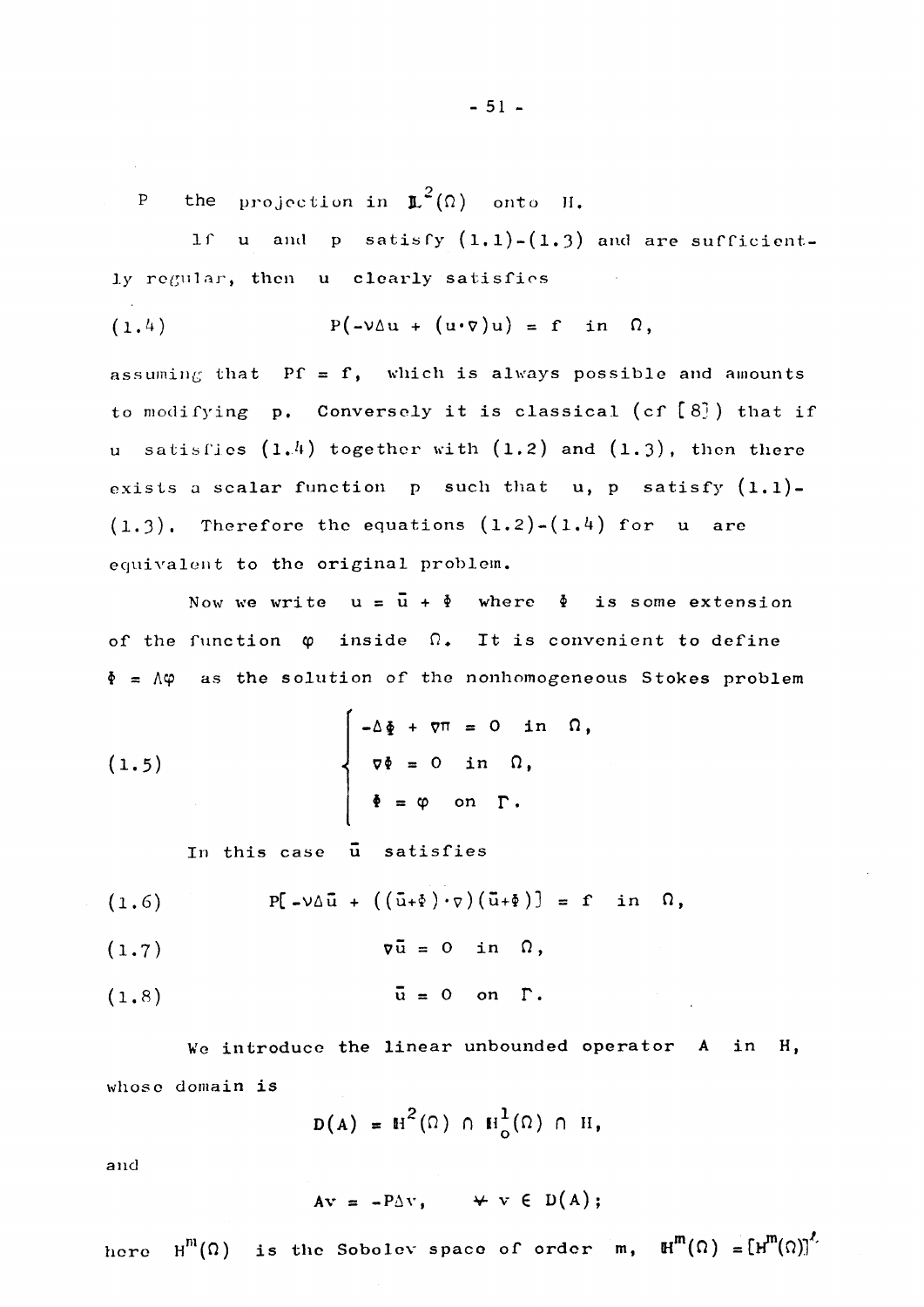and  $H^1(\Omega)$  is the space of  $u \in H^1(\Omega)$  vanishing on  $\Gamma$  (for the theory of Sobolev spaces of J.L. Lions - E. Magenes [11]). It is known  $(cf [14])$  that A is a self-adjoint strictly positive and invertible operator in  $H$ , and that  $A^{-1} \in \mathfrak{L}(H)$ is compact  $(\Omega$  bounded).

We also introduce the operators B such that

$$
B(u,v) = P[(u \cdot v)v],
$$
  

$$
B(u) = B(u,u).
$$

For  $l = 2$  or 3, we infer from the Sobolev imbedding theorems that  $B(\cdot, \cdot)$  maps  $H^2(\Omega) \times H^2(\Omega)$  into H, and in particular  $D(A) \times D(A)$  into H.

The equations  $(1.6)-(1.8)$  are now equivalent to the problem

(1.9) 
$$
\begin{cases} \text{To find } \bar{u} \text{ in } D(A) \text{ such that} \\ \nu A\bar{u} + B(\bar{u}+\Lambda\varphi) = f. \end{cases}
$$

This is the functional form of the steady-state Navier-Stokes équations which we had in view and on which is based the following study. We denote by  $S(f,\varphi,\nu)$  the set of  $\bar{u} \in D(A)$  satisfying  $(1.9)$ .

## 2. Properties of  $S(f,\varphi,\nu)$ .

We assume that  $f$  is given in H,  $\varphi$  is given in  $\mathbb{H}^{3/2}(\hat{\Gamma}) = [\mathbb{H}^{3/2}(\Gamma)]^{\vee}$ ., By the Stokes formula, and because of  $(1.2)$ , φ must verify *f f* 

$$
\nabla u \, dx = \int_{\Gamma} \varphi \cdot v \, d\Gamma = 0.
$$

We will impose a slightly stronger condition on  $\varphi$ :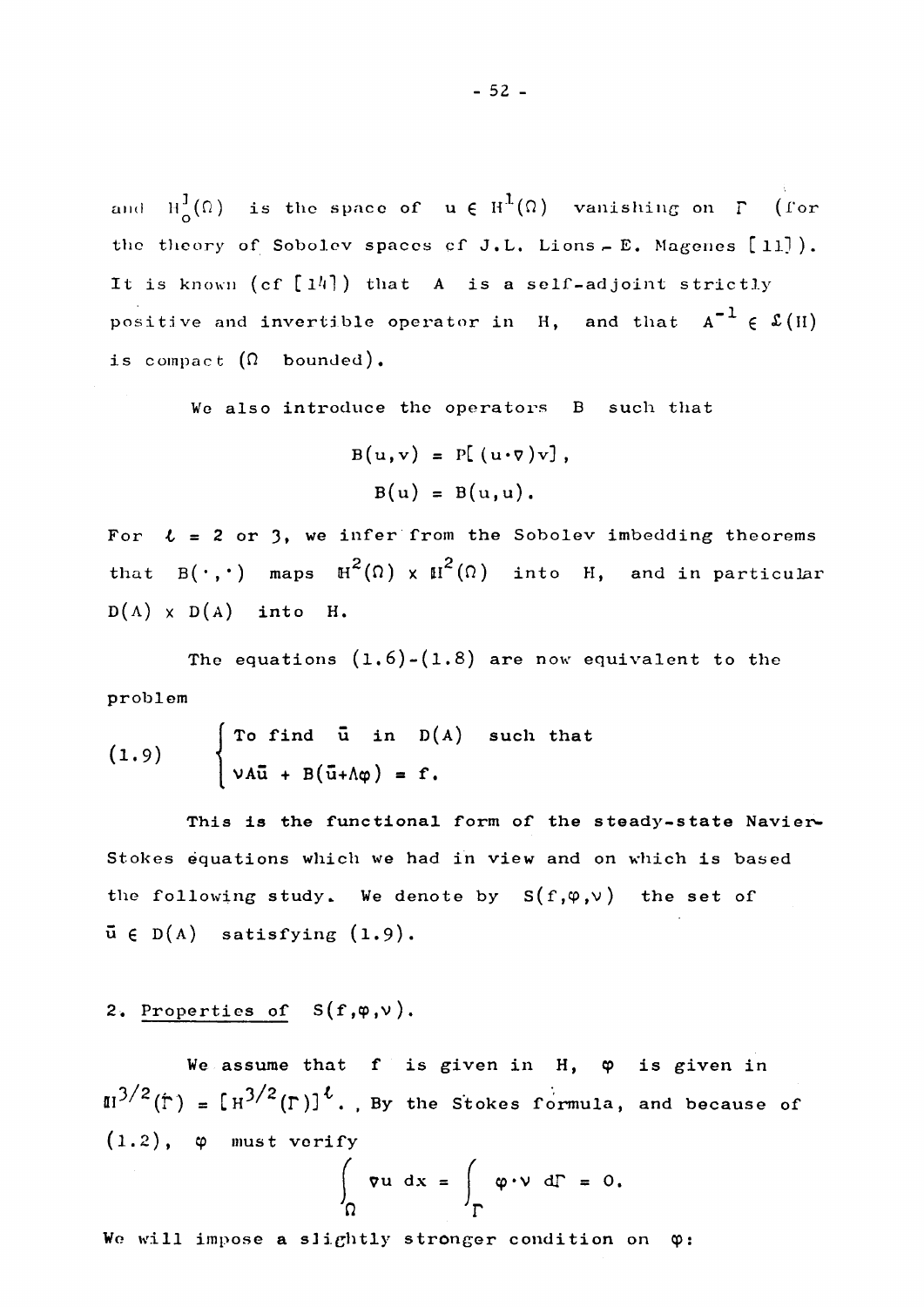$$
(2.1) \qquad \int_{\Gamma_{\mathbf{i}}} \varphi \cdot \nu \, d\Gamma = 0, \qquad 1 \leq \mathbf{i} \leq N,
$$

where  $\Gamma_1, \ldots, \Gamma_N$  are the connected components of  $\Gamma$  ( $\Gamma = \Gamma_1$ and N=1 if  $\Gamma$  is connected). We denote by  $\dot{H}^{3/2}(\Gamma)$  the set of  $\varphi$  in  $H^{3/2}(\Gamma)$  satisfying  $(2.1)$ .

## 2.1 General properties.

For every f given in H and  $\varphi$  given in  $\dot{H}^{3/2}(\Gamma)$ , the set  $S(f,\varphi,\nu)$  is nonempty. This is an existence theorem for the steady state Navier-Stokes equations. This existence result appears in 0.A. Ladyzhenskaya [8], J. Leray [9], J.L. Lions [10] with stronger assumptions on  $f$  and/or  $\varphi$ ; for the weaker assumption  $f, \varphi \in H \times \dot{H}^{3/2}(\Gamma)$ , cf. C. Foiss-R.T.[6].

The set  $S(f,\varphi,\nu)$  is reduceed to a single point if  $\nu$ is sufficiently large, more precisely if

$$
(2.2) \t v > \sigma_0 (\|f\|_H, \|\phi\|_{H^{3/2}(\Gamma)}),
$$

where the function  $\sigma_0: \mathbb{R}_+ \times \mathbb{R}_+ \to \mathbb{R}_+$  is increasing with respect to each of its two arguments.

Now let  $w_{i}$ , j  $\geq 1$ , be the orthomormal basis in H consisting of the eigenvectors of  $A^{-1}$   $(A^{-1}$  is compact selfadjoint in  $\text{II}$ ). Let  $P_{\text{m}}$  denote the orthogonal projector in H onto the space spanned by  $w_1, \ldots, w_m$ . We have the following:

 $(2,3)$  For m sufficiently large, m  $\geq m_{*}(f,\varphi,\nu)$ ,  $P_{m}$  is a one to one mapping on  $S(f,\varphi,\nu)$  and  $P_m S(f,\varphi,\nu)$  is a real compact C-analytic set.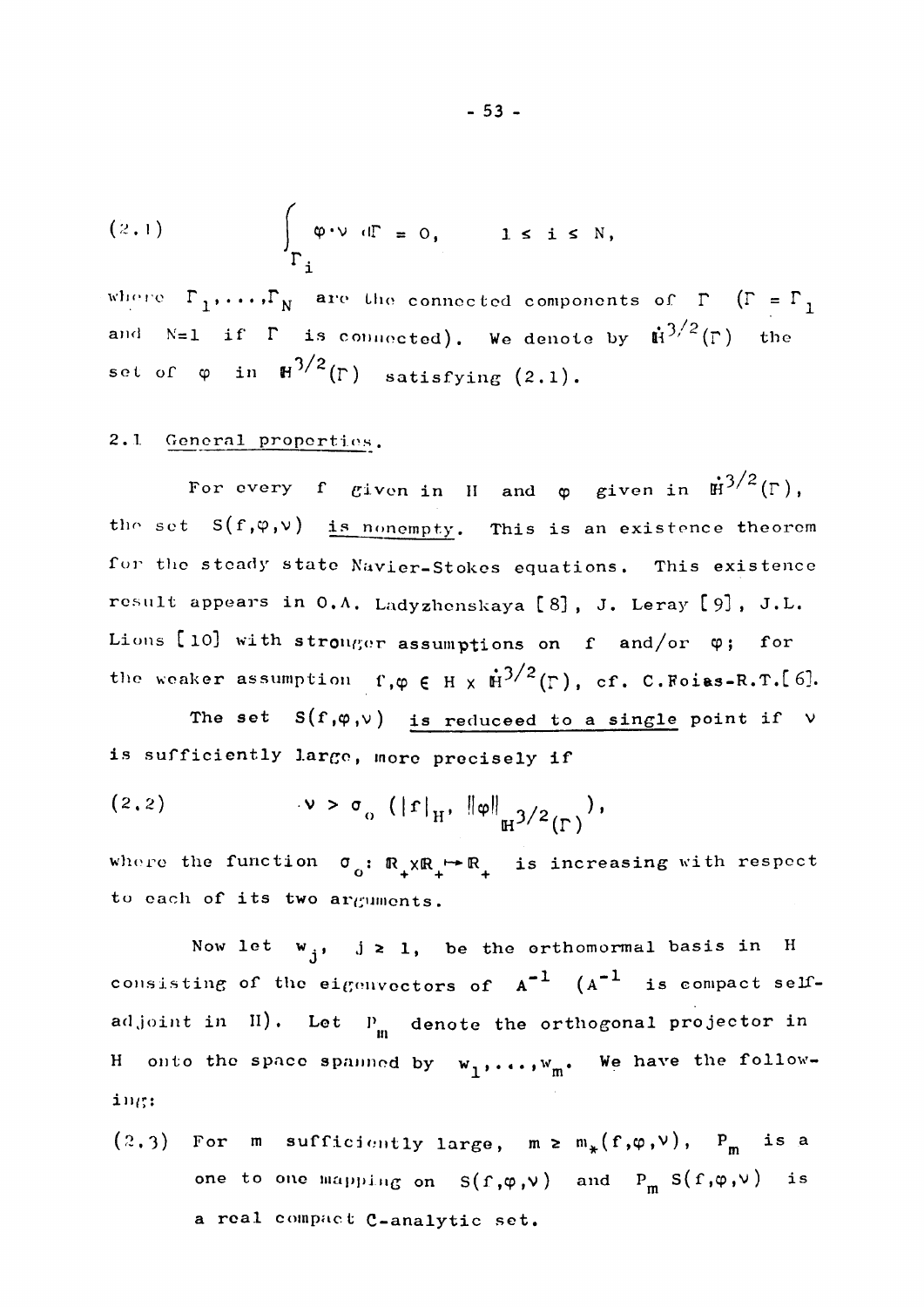This means that  $P_m S(f,\varphi,\nu)$  (and in some sense  $S(f,\varphi,\nu)$  itself) is a finite union of points, regular analytic curves, regular analytic manifolds of higher dimensions (cf Bruhat-Whitney [3]). As a corollary we get:  $(2,4)$  Either S(f, $\varphi,\nu$ ) is the union of a finite number of points or  $S(f,\varphi,\nu)$  contains at least an analytic curve.

## **2·2** Generic Properties.

We are now going to describe generic properties of  $S(f,\varphi,\nu)$ . A result which is typical of the results established in  $[4][5]$  is the following

Theorem 1 + For every  $v > 0$  and  $\varphi \in \dot{H}^{3/2}(\Gamma)$  fixed, there exists an open dense set  $\mathfrak{G}_1 \subset \mathfrak{H}$ , and for every f  $\in \mathfrak{G}_1$ ,  $S(f,\varphi,\nu)$  is finite, card  $S(f,\varphi,\nu)$  is odd, and card  $S(f,\varphi,\nu)$ is constant on every connected component of  $\theta$ .

The principle of the proof is as follows: we consider the non linear mapping  $N_1$  from  $D(A)$  into H:

$$
\overline{\mathbf{u}} \mapsto \mathbf{N}_{1}(\overline{\mathbf{u}}) = \mathbf{V} \mathbf{A} \overline{\mathbf{u}} + \mathbf{B}(\overline{\mathbf{u}}).
$$

When f is a regular value of  $N_1$ , the Fréchet derivative  $N'_1$  of  $N_1$  is regular at every preimage point (i.e. every  $\bar{u}$ such that  $N_1(\bar{u}) = f$ ). Whence the  $\bar{u}$ 's in  $N_1^{-1}(f)$  are isolated and there is a finite number of such  $\bar{u}$ 's, since  $N_1^{-1}(\Gamma)$  is compact. The fact that the set  $\mathfrak{G}_1$  of regular values of  $N_1$  is dense is the less trivial result and follows from the infinite dimensional version of Sard's theorem due to Smale [13]. The other properties are consequences of the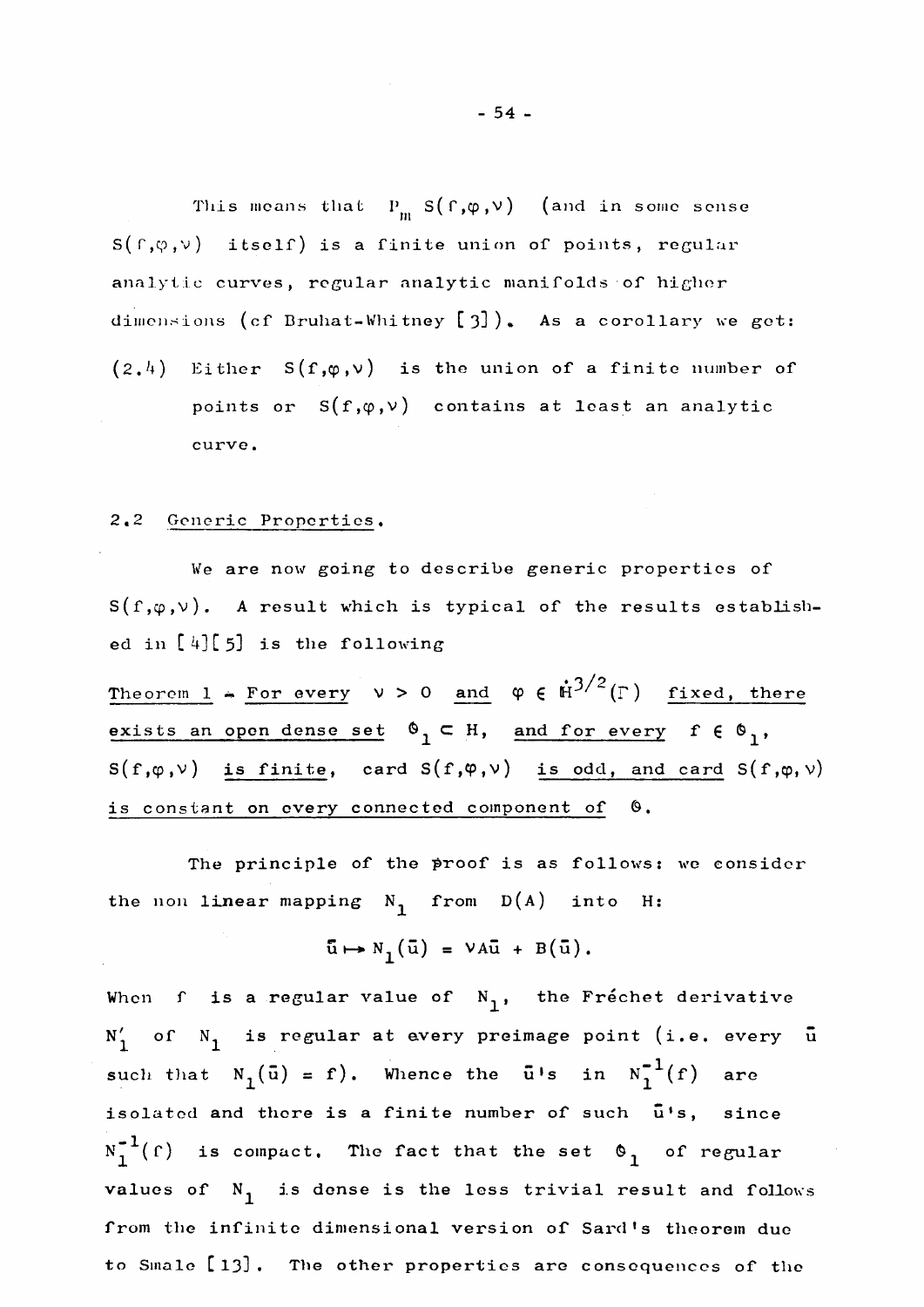implicit function theorem and some specific properties of  $N_1$ . Finally the oddness of card  $S(f,\varphi,\nu)$  follows from a topological degree argument.

A similar result when  $f, \varphi, \nu$ , are simultaneously allowed to vary is this one:

Theorem 2 - There exists a dense open set  $\theta_2$  in  $HxH^{3/2}(\Gamma)x$  $X \mathbb{R}_+$ , and for every  $f, \varphi, \nu \in \mathfrak{G}_2$ , card  $S(f, \varphi, \nu)$  is finite and odd. Furthermore card  $S(f,\varphi,\nu)$  is constant on every connected component of  $\mathfrak{G}_2$ .

Same proof as Theorem 1.

We may now think of a result symmetrical to Theorem 1 in the sense of a generic result with respect to  $\varphi$  when f and  $\nu$  are fixed. We have:

Theorem  $3$  - For every  $v > 0$  fixed, for every fixed f in  $\overline{c^{\alpha}}$ ( $\overline{a}$ )<sup>t</sup>  $\cap$  H ( $\alpha > 0$ ), there exists a dense open set  $\circ$ <sub>3</sub>  $\subset$   $\overset{\circ}{\mathfrak{e}}^{2+\alpha}(\Gamma)$  (1), such that card  $S(f,\varphi,\nu)$  is finite and odd,  $\forall \varphi \in \mathfrak{G}_3$ , and card  $S(f, \varphi, \nu)$  is constant on every connected component of  $\mathfrak{G}_3$ .

The proof of this result due to J.C. Saut and the author (cf [12]) involves different technics. In particular Sard-Smale's theorem is replaced by a transversality theorem due to Abraham and Quinns. As a tool for this proof we also need the following uniqueness theorem for a Cauchy problem associated to Stokes equations:

For b given in  $H \cap H^{1,\infty}(\Omega)^{\ell}$ , if v and q satisfy

(1)  $\mathbf{c}^s(\Gamma)$  is the set of functions  $\varphi$  in  $\mathbf{c}^2(\Gamma)^k$  which satisfy  $(2.1)$ .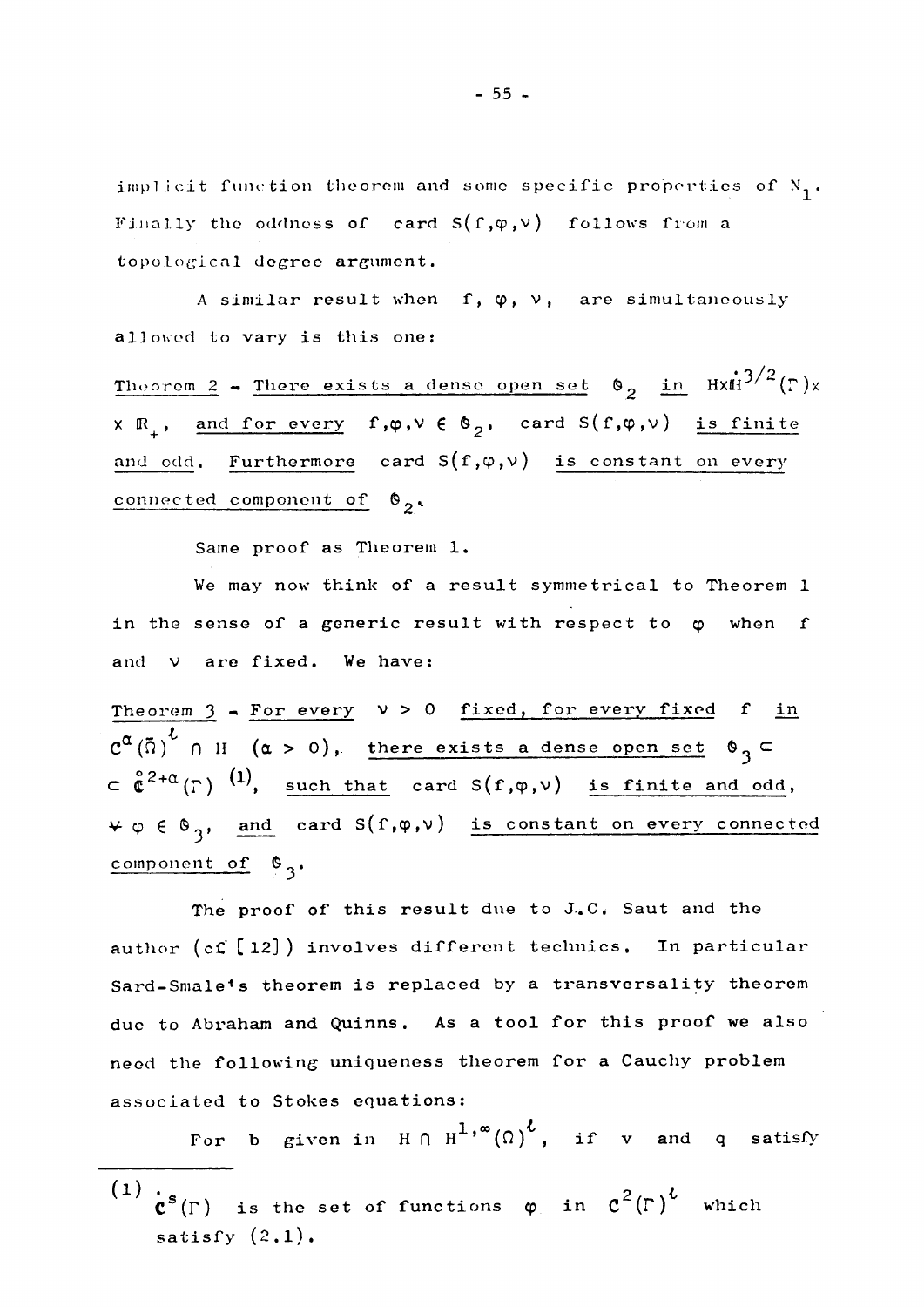$$
(2.5)
$$
\n
$$
\nabla v = 0 \quad \text{in} \quad \Omega
$$
\n
$$
v = 0 \quad \text{and} \quad \frac{\partial v}{\partial v} = 0 \quad \text{on} \quad \Gamma
$$

then  $v = 0$  and q is a constant.

Remark 1 - The fact that  $S(f,\varphi,v)$  is generally finite was conjectured by  $B_{\bullet}T_{\bullet}$  Benjamin.

## 2.3 Generic Bifurcation.

We now describe a resuit of generic bifurcation for the cquation **(1.9)·** Similar rosults are proved in **[6]** for the classical Taylor and Bénard problems.

 $\frac{\text{Theorem 4}}{4}$  - We assume that  $\varphi \in \mathbb{H}^{3/2}(\Gamma)$  is fixed. There exists  $\Theta_{I_i}(\varphi)$  a dense  $G_{\varphi}$  - subset of H and for every q. ç \_\_\_\_\_\_\_\_\_\_ \_  $f \in \mathfrak{G}_{\mu}(\varphi)$ , the manifold

$$
S = \bigcup_{\mathsf{V}>0} S(f,\varphi,\mathsf{v})
$$

bas the following form:

(i) It is constituted of isolated points and isolated analytic manifolds which lye above isolated values of V. The number of such values of  $\nu$  is finite on every semi axis **>, >** 0. ' ο

(ii) It is constituted of one (or more) analytic manifold  $(s)$ of dimension 1, whose projection on the  $v$  axis is the whole in te rv al ]0**,+œ[.** The set of singular points of this manifold is finite in every region  $V > V_0 > 0$ .

As a Corollary we get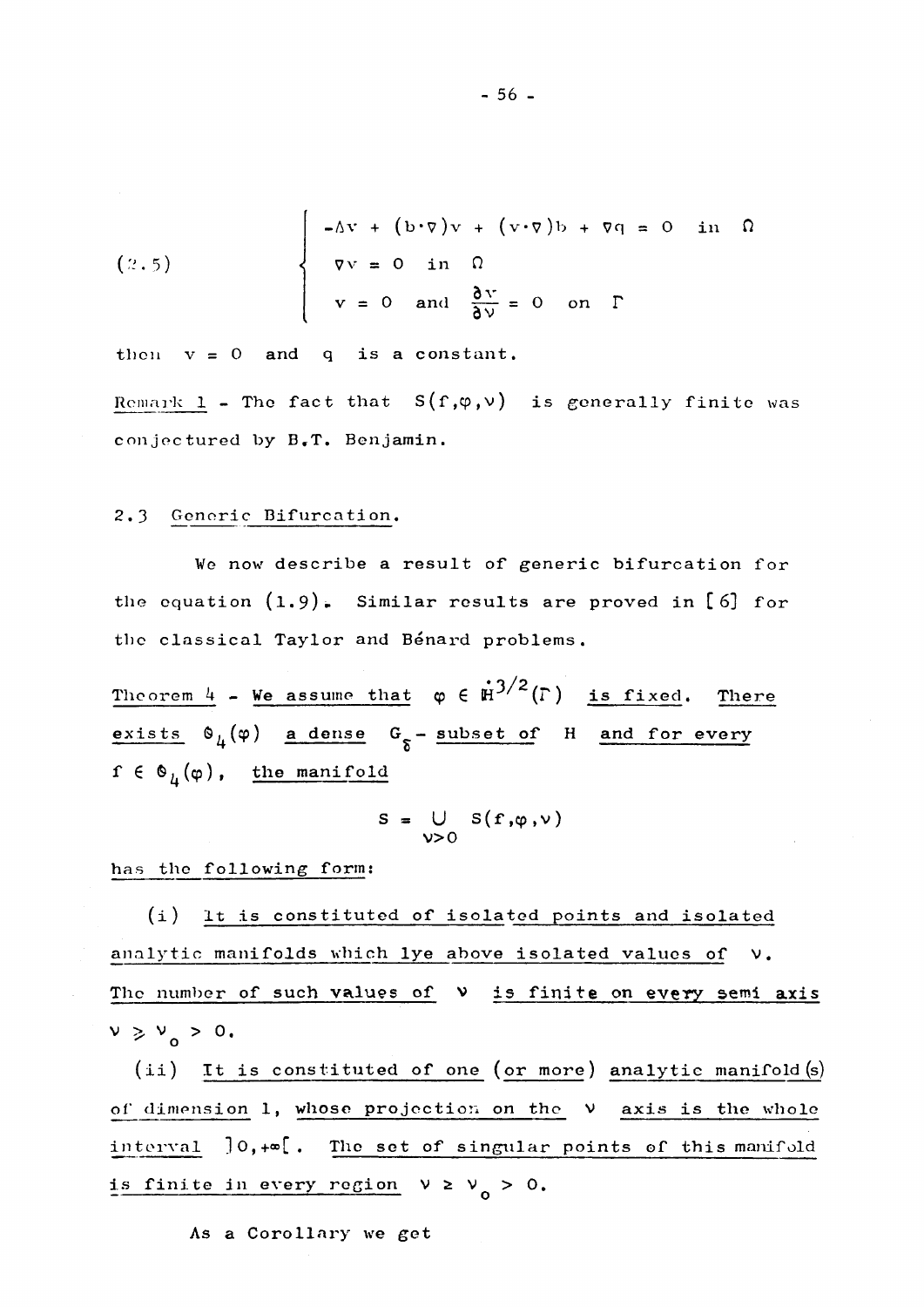$(2.6)$  Generically, the set of (primary and secundary) bifurcating values of V for (l**.9**)'is countable and can only accumulate at  $V = 0$ .

Remark **2** - As far as we know, this is the first information available concerning ail the primary and secundary bifurcating points of a nonlinear equation.

Remark  $3 \div$  The methods used for the proof of the above results are quite general and probably apply to the equations of nonlinear elasticity.

## Références

- [1] T.B. Benjamin, Applications of Leray-Schauder degree theory to problems of hydrodynamic stability, Math. Proc. Camb. Phil. Soc. **79, 1976,** p.**373-392.**
- **[2]** T.B. Benjamin, Bifurcation Phenomena in Steady flows of a viscous fluid, Part **1** Theory, Part **2** Experiments, Reports n° **83, 84,** University of Essex, Fluid Mechanics Research Institute, May **1977.**
- **[3]** F. Bruhat H. Whitney, Quelques propriétés fondamentales des ensembles analytiques Réels, Comm. Math. Helv. **33,**  1959, p. 132-160.
	- **[4] C.** Foias R. Temam, On the stationary statistical solutions of the Navier-Stokes equations and Turbulence, Publication Mathématique d'Orsay, n° **120-75-28,**  Université de Paris - Sud, Orsay, **1975.**